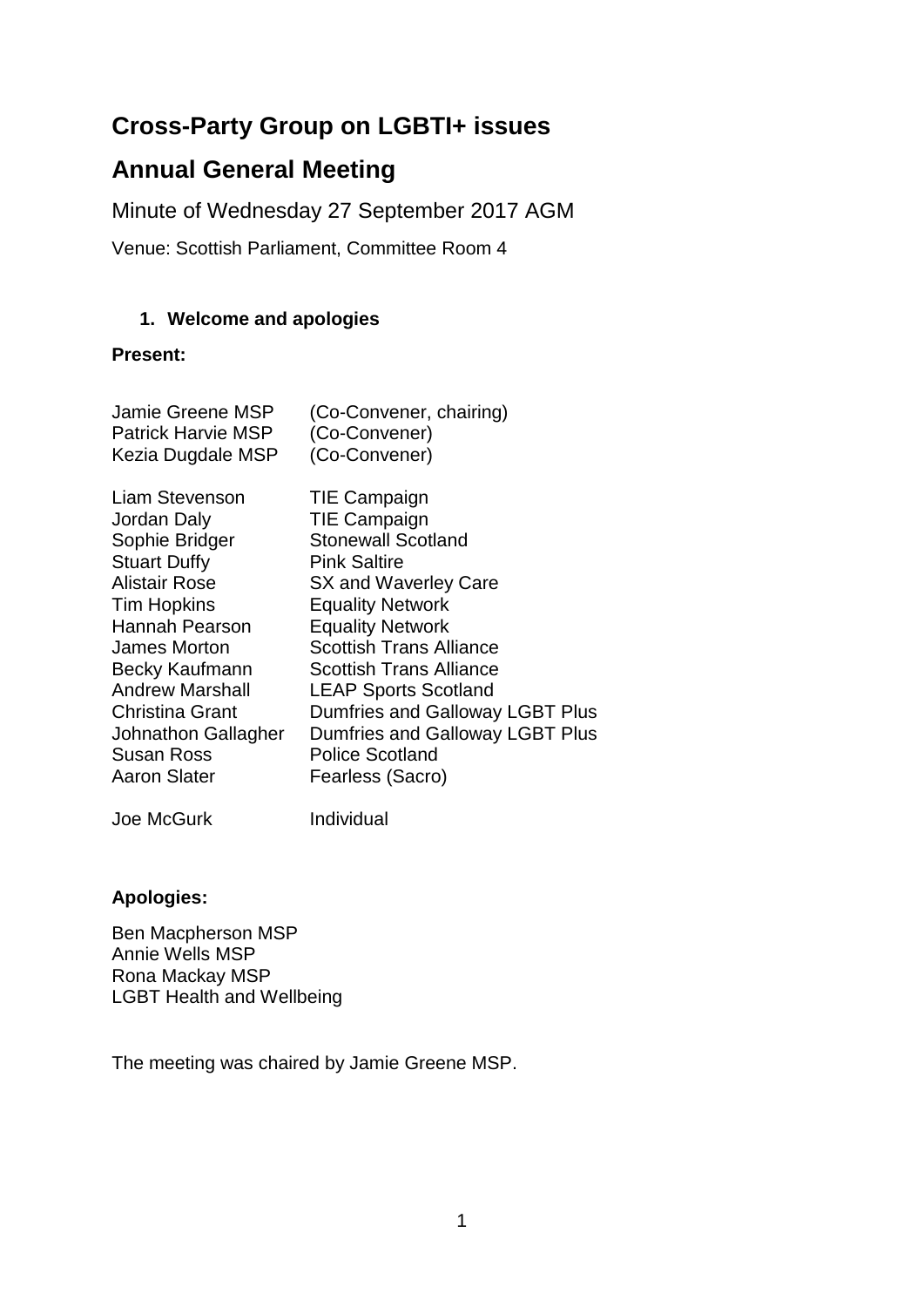## **2. Introductions and new members**

It was agreed to accept the requests of (i) Four Pillars, an LGBT charity in Aberdeen, (ii) Fiona Grounds from Scotland Against Intersex Surgery, (iii) respect*me*, Scotland's anti-bullying service, and (iv) James Banner-Rall, LGBT Officer for Greenock & Inverclyde CLP, to join the group. The group secretary will add them to the mailing list and notify the Standards Committee team.

# **3. AGM business – appointment of office bearers; note of financial benefits**

It was agreed that the current co-convenors – Jamie Greene MSP, Kezia Dugdale MSP, Patrick Harvie MSP and Ben Macpherson MSP – would be reappointed.

It was agreed that the current group secretariat – Equality Network – would be reappointed.

Financial benefits: The Equality Network reported that the estimated total cost to them of the secretarial support for the Group for the past 12 months was £750. The cost was expected to be less this coming year, because there is no start-up work required.

# **4. Minute of the last meeting (28th June 2017)**

The group approved the minute.

# **5. Matters arising from the last minute**

TIE to resend letter template for MSPs to use when contacting their local authorities regarding LGBTI inclusion in schools.

Stonewall Scotland confirmed that their director has met with the new director of See Me to discuss LGBTI mental health issues.

Equality Network noted that they and LGBT Youth are still working together to collate the existing body of research on LGBTI mental health.

Equality Network confirmed that the meeting arranged by LGBT Youth with Maureen Watt, Minister for Mental Health, is to go ahead.

## **6. Trans equality – forthcoming gender recognition consultation led by Scottish Trans Alliance (STA)**

The STA reported that the Scottish Government's consultation on gender recognition is expected to be launched around the end of October. They provided the group with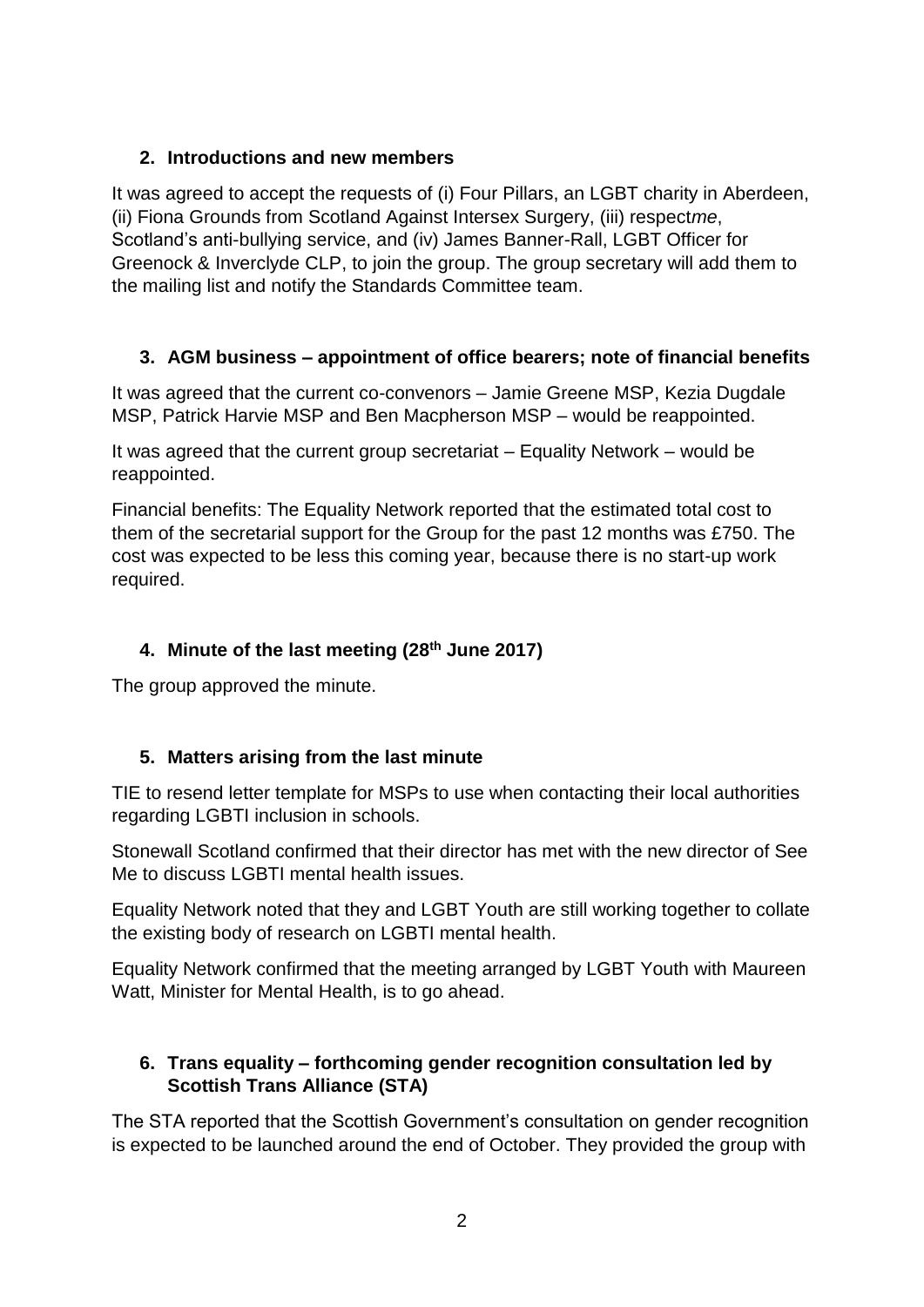a summary of their Equal Recognition campaign to reform the current Gender Recognition Act 2004.

Although the Gender Recognition Act was flawed, it marked a significant step forward for the rights of trans people in 2004. The gender recognition process introduced by the Gender Recognition Act 2004, enabled trans people to change the gender on their birth certificate. The gender on a person's birth certificate is their legal gender. Decisions are made by a tribunal panel and are completely separate from decisions about gender reassignment. However, over the last decade, there has been substantial international progress on trans rights and the Gender Recognition Act is now outmoded and urgently in need of reform.

The Equal Recognition campaign has three asks of the Scottish Government:

1. Remove the psychiatric diagnosis requirement from legal gender recognition

In order to change the gender on their birth certificate, the Gender Recognition Act 2004 requires a person to submit a highly detailed psychiatric report confirming they have been diagnosed with gender dysphoria, how that diagnosis was determined and any treatment they have received. This intrusive and humiliating requirement violates trans people's right to privacy and self-determination and adds to the stigma that they already face.

The Equal Recognition campaign is calling for the Scottish Government to introduce new legislation which implements a straightforward administrative gender recognition process that is in line with international human rights standards and reflects European best practice. Ireland for example, already has self-declaration. The psychiatric diagnosis requirement should be scrapped in favour of a self-declaration process which respects the autonomy of the individual applying.

2. Reduce the age at which people can get legal recognition of the gender they live as

Young people under 18 years old are currently prevented from accessing legal gender recognition. Increasing numbers of young people are transitioning, with the full support of their parents, to live as the gender they identify as. Although they can satisfy all of the other conditions required to change the gender on their birth certificate, young people are denied this human right purely because of their age. This places them at risk of significant discrimination and violations of their privacy in education and employment due to the sex on their birth certificate not reflecting the gender they live as. Furthermore, they can change the gender on other documentation, such as their passport and school documents, but not their birth certificate.

The Equal Recognition campaign is calling for the Scottish Government to introduce new legislation which enables people to apply for gender recognition from 16, the age at which young people in Scotland are deemed to have full legal capacity. Children under 16 should also be able to access gender recognition with just the additional requirement that a parent or legal guardian provides their consent. Young people who transition already need a great deal of support from their parent(s) or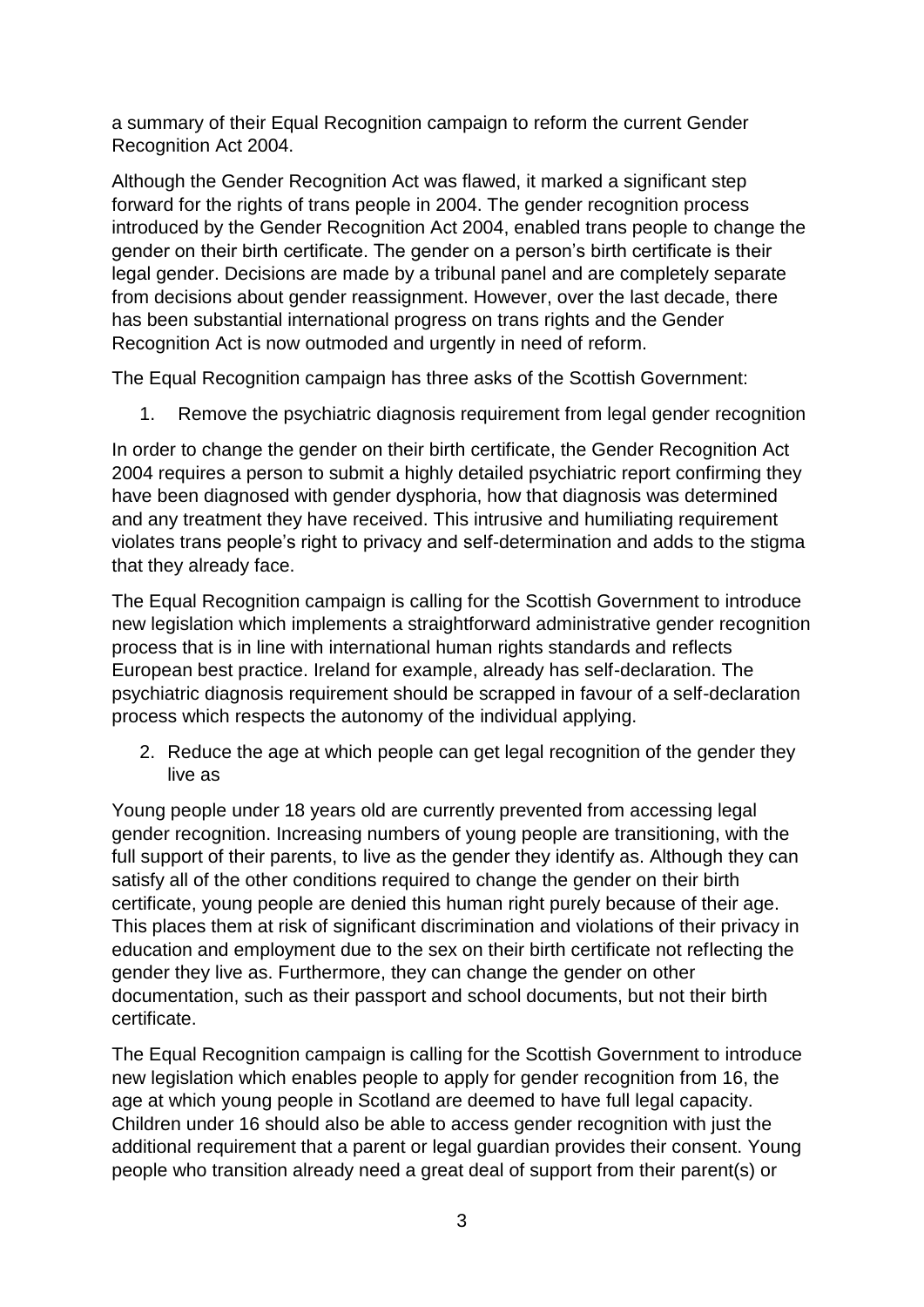legal guardians who have to make decisions based on what is best for their child, this would be another such decision.

3. Provide legal recognition for people who do not identify as men or women

Unlike other trans people, non-binary people currently have no legal recognition of their gender at all. People who have a non-binary identity don't identify as solely either men or women, they strongly identify as either having a gender which is inbetween or beyond those two categories or as having no gender. Non-binary people often use gender-neutral pronouns and titles such as they/them and Mx. It should be noted that having a non-binary gender identity is different from being born with an intersex body.

Every time they use health services, apply for a job, go to college, or interact with the state in any way, non-binary people are told that their existence is not valid; they must fit in to one of two categories, both of which undermine how they actually live and identify. Scotland is falling behind the growing number of countries which recognise that some people do not identify as men or women and provide them with a gender-neutral option for legal documents, such as birth certificates and passports, to respect their non-binary gender. Currently Australia, New Zealand, India, Nepal, Pakistan, Argentina, Denmark and Malta, all allow gender-neutral birth certificates, passports, or other official documentation.

The Equal Recognition campaign is calling for the Scottish Government to introduce new legislation which reflects the fact that some people do not identify as men or women and allow people to choose to amend their birth certificates to be gender neutral.

The STA is anticipating that the Scottish Government's consultation paper will address all three calls of the Equal Recognition campaign.

The STA addressed the issue of self-declaration in relation to women's services, following several recent ill-informed articles on this topic in English newspapers. The vast majority of women's services in Scotland, such as Women's Aid and Rape Crisis, are already inclusive of trans women, regardless of whether they have had their gender legally recognised. This includes being inclusive of those trans women who may still be legally recognised as male. It is the Equality Act 2010, not the Gender Recognition Act 2004, which places a duty on single-sex services to make reasonable adjustments to respect people's gender identity.

No women's services in Scotland require seeing a person's birth certificate in order to grant her access to a service. Asking people in crisis for paperwork is inappropriate, as an abusive partner will often hide or destroy identity documents as a means of abuse and control. Furthermore, people are already able to update the gender on their driving licences and change their names by self-declaration – and the STA have never heard of any man doing either of these things in an attempt to access a women's service, in over ten years of working closely with many genderbased violence services in Scotland.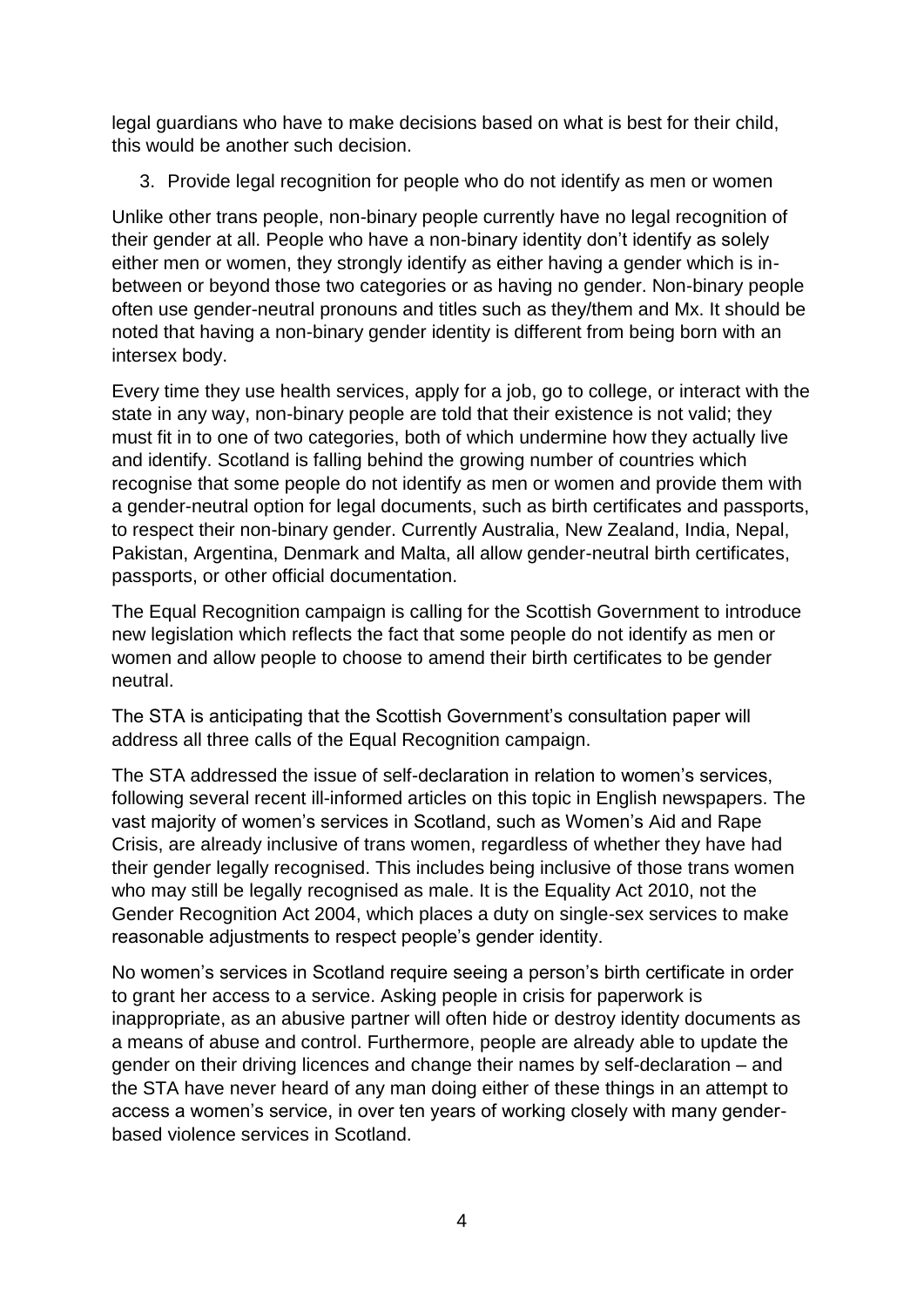Women-only services, such as refuges, already have robust risk-management and safeguarding policies in place, to be able to identify and prevent a female perpetrator of violence being able to access a service where someone she has abused is staying for example.

The STA addressed the issue of self-declaration in relation to prison services. The STA has been working closely with the Scottish Prison Service (SPS) for nine years. The SPS works on a model of individualised risk assessment, and having a gender recognition certificate (GRC) does not determine which prison you're placed in.

The STA commented on the general misunderstanding of both young trans people and what the Equal Recognition campaign is calling for. Being able to change gender on a birth certificate does not mean a twelve-year-old will be able to access gender reassignment surgery. It is simply a document change. Access to surgery will still be for over 18s.

The STA commented that the main concern relating to non-binary recognition was the updating of public sector IT systems to allow for a third gender. The STA said that they are realistic in their expectations and are not expecting non-binary inclusion to be implemented overnight. They are happy for there to be a time allowance, whereby public sector bodies update their systems at a time that is convenient for them, i.e. when a IT system upgrade is due.

PH thanked the STA for a comprehensive overview of the Equal Recognition campaign and the potential challenges. He asked if we should expect substantive opposition in relation to non-binary recognition and non-binary people accessing single-sex services.

The STA explained that single-sex services and systems are already accommodating non-binary people. For example, if a non-binary person is searched by the police, they are asked whether they would prefer to be searched by a male or female officer, depending which is a better fit for them.

The STA commented that non-binary recognition will substantially increase the length of the bill, particularly in relation to civil servant drafting time, as non-binary inclusion will require other pieces of legislation to be amended. The STA are not calling for the removal of gendered language in legislation, but simply the addition of non-binary identities, so all people are covered in law. The STA would rather the Scottish Government took longer drafting the bill and getting non-binary recognition correct, as opposed to excluding non-binary recognition to speed up the bill process. They anticipate that the self-declaration and age related asks will have less practical barriers.

In relation to general opposition, the STA said there are a small number of anti-trans feminists in Scotland who will oppose the Equal Recognition campaign. However, the mainstream feminist organisations in Scotland, such as Engender, are fully supportive.

The Equality Network commented that there is also potential religious opposition, although there has been little so far. The Rev David Robertson from the Free Church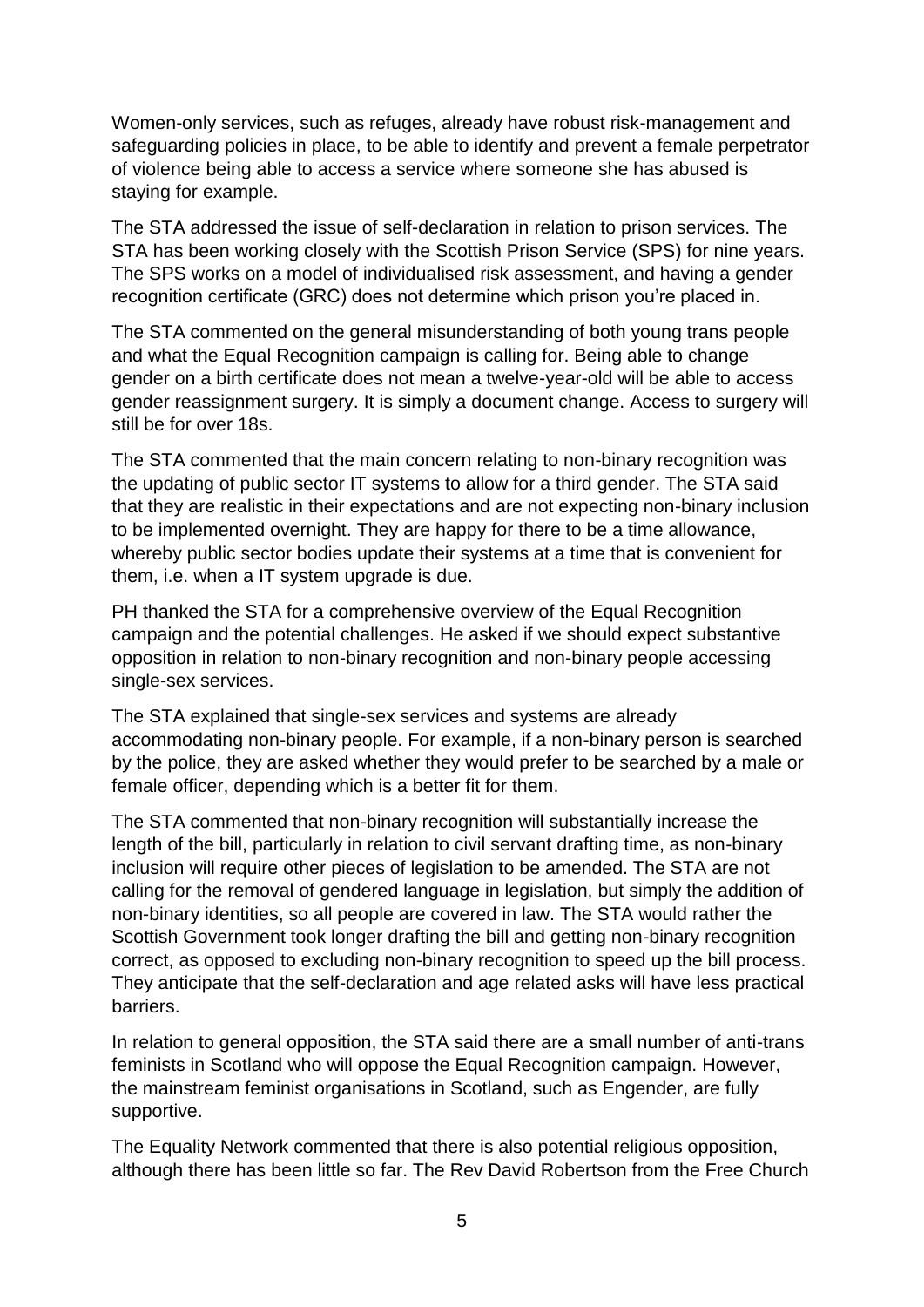of Scotland, who opposed the Equal Marriage campaign, has already spoken out against gender recognition. The Roman Catholic Church have not yet commented.

The Equality Network also commented that during the LGBTI Hustings last year, First Minister Nicola Sturgeon said that she wanted non-binary recognition to be as important in her next parliamentary term as equal marriage was to the last, a strong commitment which was welcomed by the Equality Network and STA.

Dumfries and Galloway LGBT Plus asked the STA how the inclusion of non-binary identities would be implemented in NHS systems, with prostate screening for example.

The STA said that the NHS is already coordinating appropriate screenings for trans people, for both prostate and cervical cancer. The introduction of non-binary people would not make this any harder and should not require significant changes. They also noted that not all trans people access hormones or surgery.

SX/ Waverley Care commented that PrEP is also gender specific, and suggested consulting with sexual health clinics regarding the inclusion of non-binary people in their services.

The STA said that they are working with LGBT Health and Wellbeing regarding the gap of knowledge in sexual health services around trans and non-binary people. There is currently no research on non-binary people and sexual health. The numbers of trans people accessing sexual health services is increasing, which is positive, but can be a challenge for services.

JG asked if the STA are giving evidence on the Gender Representation on Public Boards (Scotland) Bill.

The STA confirmed that they are giving evidence next week, and that they have been working closely with various women's organisations to discuss trans inclusion in the bill and its implementation.

#### **7. Updates on other matters – mental health, inclusive education, older LGBT issues, blood donation, hate crime, forthcoming pardons bill, sport**

LEAP Sports Scotland told the group that as today is National Fitness Day in Scotland, they held a successful event at Shawlands Academy in Glasgow, where Aileen Campbell, Minister for Public Health and Sport, spoke about the importance of LEAP Sports' new Manifesto for Inclusive Physical Education.

Pink Saltire told the group that Fife held its first Pride during the summer and that consultations are underway regarding holding Pride events in both Dundee and Forth Valley next year.

Fearless (Sacro) told the group that their joint research with LGBT Youth Scotland on LGBT domestic abuse is due to be published soon. They commented that a third of respondents in their research identified as non-binary.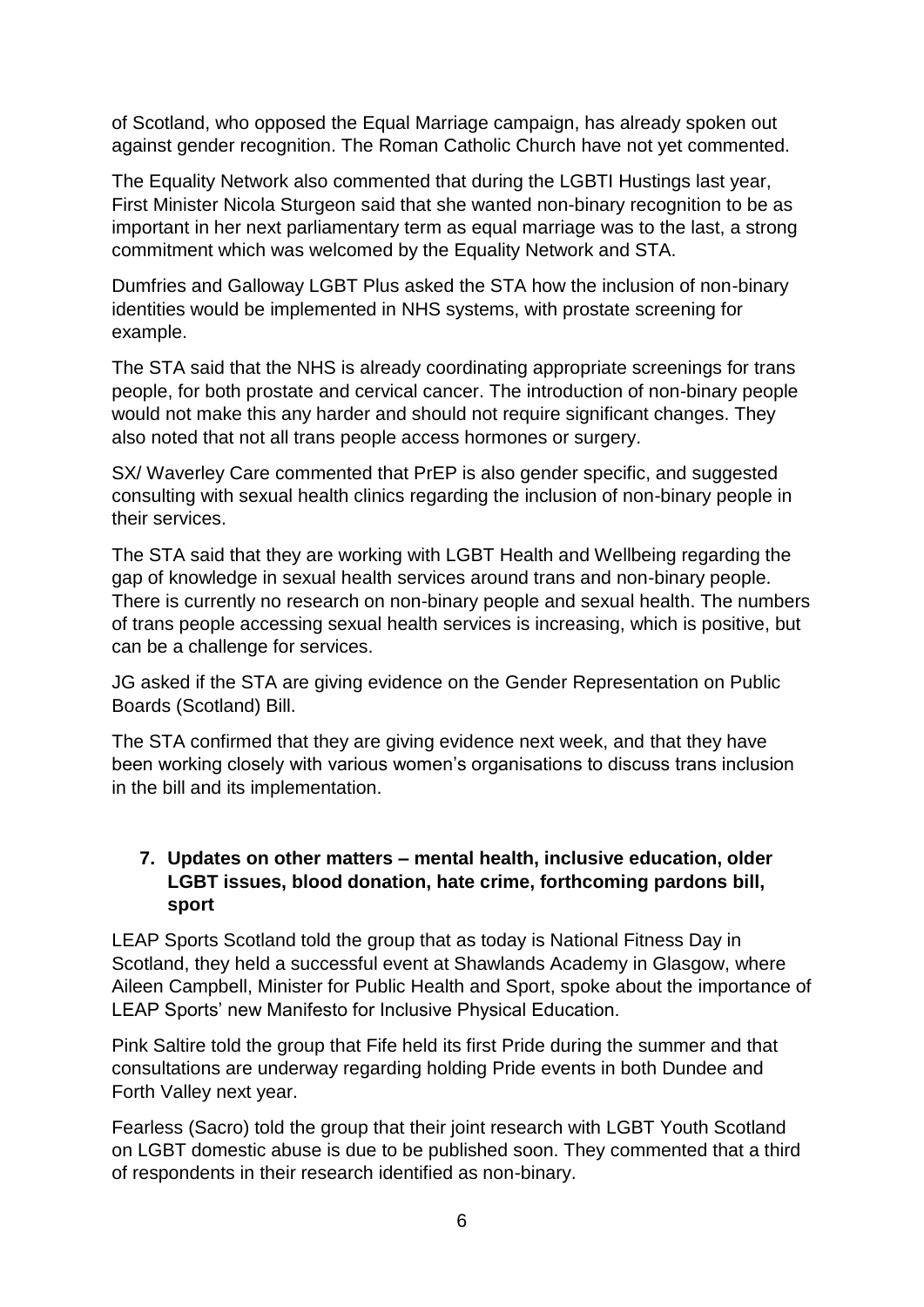Stonewall Scotland told the group that they have recently published both a hate crime report and their five-yearly school report, which found that trans young people are experiencing significantly higher rates of bullying than LGB pupils.

Dumfries and Galloway LGBT Plus told the group that their research with LGBT Health and Wellbeing on older LGBT people in care home settings will be launched on 19th October in Dumfries.

SX/ Waverley Care provided the group with an update on both blood donation and PrEP. Scotblood have reduced the deferral period for gay and bisexual men donating blood from twelve to three months. They are also considering introducing paired assessment for male couples giving blood, although this could be potentially problematic. SX/ Waverley Care suggested inviting Scotblood to a meeting of the LGBTI+ CPG. PrEP has been licensed since the beginning of August, but the uptake of PrEP has outweighed supply.

JG commented that this has placed additional pressure on sexual health services, and that some people are now waiting nine to ten weeks to access PrEP.

Pink Saltire asked if most of the demand has been in the big cities or if it is across the country.

JG commented that in rural communities with a lack of sexual health services, people's first point of contact in accessing PrEP would be their GP. Depending on people's relationship with their local GP, this could be problematic.

Dumfries and Galloway LGBT Plus also commented on the lack of marketing on PrEP in rural communities. More resources are needed.

SX/ Waverley Care said that they could provide resources and that they are looking into running a national campaign.

It was suggested that the group could liaise on these issues with the CPG on Sexual Health and Blood Borne Viruses – several members of the group are also members of that CPG.

Equality Network told the group that their LGBTI hate crime report is due to be published mid-October, shortly before National Hate Crime Awareness Week. They also said that they have been liaising with Lord Bracadale and his team regarding the current review of hate crime legislation, the consultation for which closes on 23<sup>rd</sup> November.

Equality Network also provided the group with an update regarding the forthcoming pardons bill, which they have been discussingwith the Scottish Government. The bill will grant a formal, symbolic, pardon to any person who was convicted in the past for an offence related to sexual activity between males, which is no longer a crime. This should include a range of things that were crimes in the past, including consensual sex between men, and offences such as "importuning" (chatting up another man), and acts such as kissing in public. The pardon will apply automatically to everyone convicted of such offences in Scotland, whether they died before the pardons bill comes into effect, or are still living (unlike the English legislation). The bill will also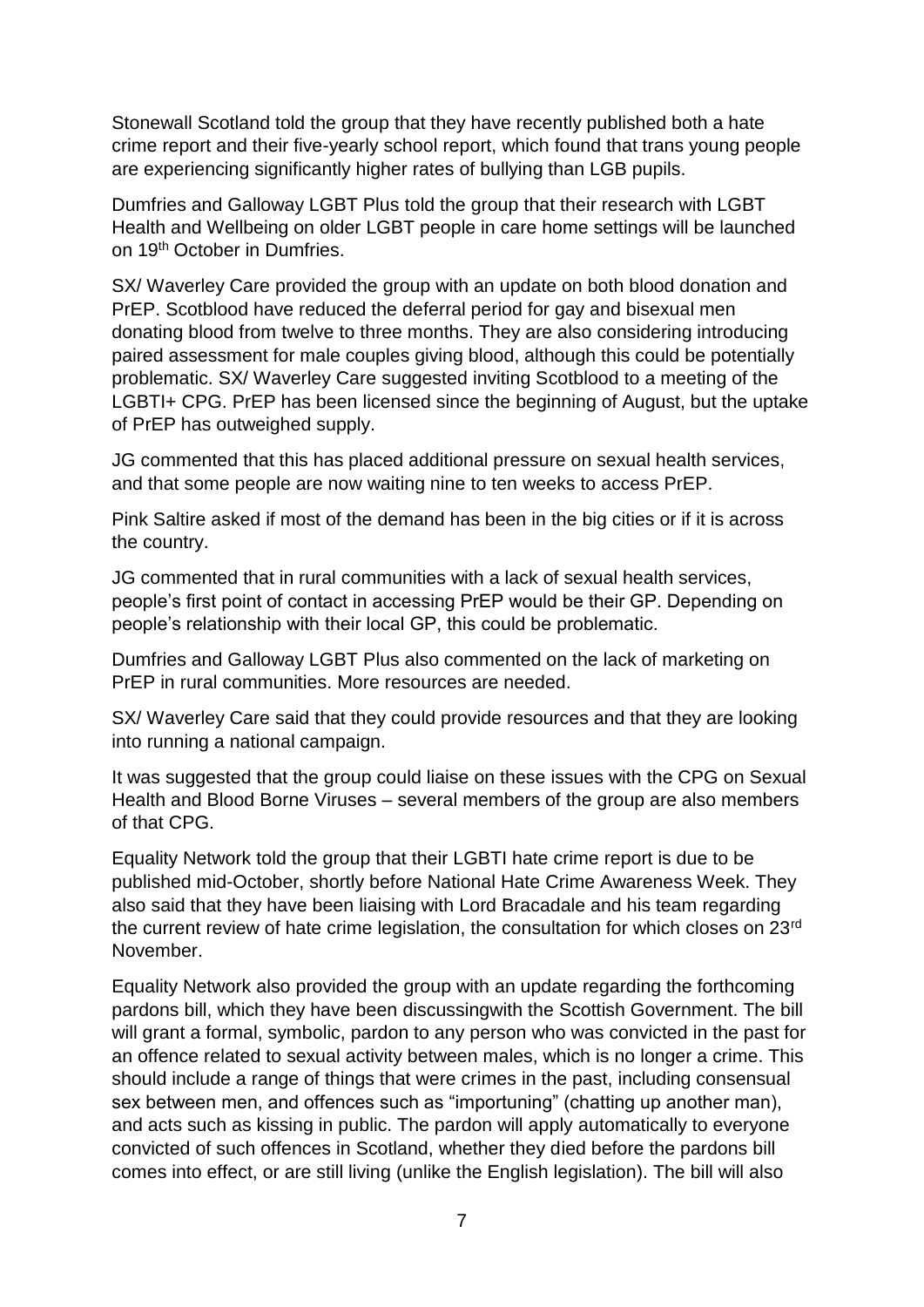allow people who receive the pardon to apply to remove the details from their criminal record. This is called a "disregard". This will be particularly useful for people who need criminal record checks for purposes of work or volunteering. To apply, you will need to fill in the details of the "offence" on a form, and the Scottish Government will then check that what you did is no longer a crime, and will then effectively remove it from your record. The Equality Network are also running a survey on the pardons bill, to gather the views of the wider LGBTI community.

STA told the group that they are supporting the organisers of Trans Pride Scotland, which is going to take place on 31<sup>st</sup> March 2018, International Transgender Day of Visibility.

TIE told the group that the inclusive education working group will be addressing bullying in schools in the October meeting. They also said they are now seeking a 'super majority' of MSPs (which is formally defined as at least two-thirds of all MSPs, ie at least 86) to sign their pledge.

Police Scotland told the group that if they would like any particular information from the police at future meetings, to notify them in advance so the police can prepare the relevant information.

#### **8. Any other business**

SX/ Waverley Care asked about the possibility of help with travel costs to support people outside the central belt to attend the meetings, as train fares are expensive and it is important the group engages with LGBTI people across the country. It was suggested that it might be possible to find sponsorship for the group to cover this.

JG said that the group can use video conferencing within certain committee rooms in the parliament, which would enable people to virtually attend the meetings. He also commented that the CPG meetings do not need to be held within the parliament.

Following some technical difficulties with the Google group, it was agreed that the group secretary would send a test email to the group, and everyone should confirm receipt of the email.

It was noted that it could be useful for the group to consider having a social media presence.

## **9. Date of the next meeting and agreement of main discussion items for the November and February meetings**

Next meeting: Wednesday 29th November 2017, Committee Room 4, 6-8pm.

It was agreed that the November meeting will focus on two themes: intersex equality and sport. The Equality Network proposed inviting two UK-wide intersex